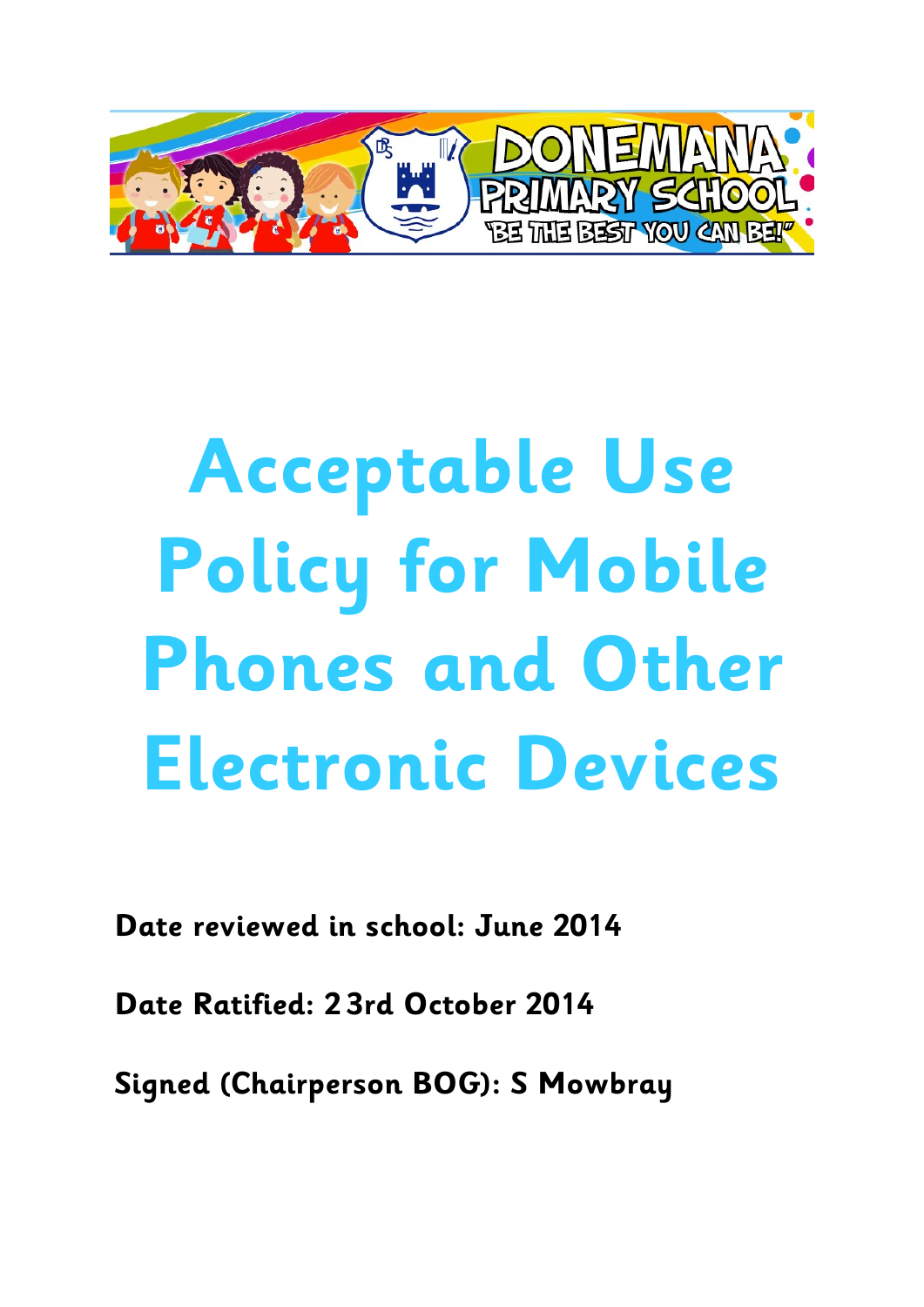### **Introduction**

Donemana Primary School strongly discourages pupils from bringing mobile phones and / or any other electronic devices to school or when participating in a school activity / trip. However Donemana Primary School also recognises that pupils regularly use mobile phones and other electronic devices and that many parents wish their children to carry mobile phones to enhance their safety before and after school and on journeys to and from school. Donemana Primary School aims to develop a culture of responsible use of mobile phones and other electronic devices by pupils.

Donemana Primary School further recognises that there are many benefits and learning opportunities to be gained from the use of technology such as mobile phones and electronic devices. However, the increasing technical sophistication of these telephones and electronic devices raises the following issues and challenges which the school management must address:

- Mobile telephones represent a serious nuisance and form of disruption when they are left switched on in teaching areas or any other public forum within the school grounds
- Research has shown that some pupils experience bullying through the use of text and picture messaging via mobile telephones and other electronic devices
- Picture messaging is being used to send inappropriate images via mobile telephones and electronic devices with internet capability
- Mobile phones and electronic devices with built-in or attached digital cameras are being used to take pictures without the subject knowing and many of these photographs are appearing on various websites. Such pictures can be digitally stored and manipulated as required.

## **Guidance for Pupils**

 Pupils are advised that mobile telephones and other electronic devices should not be brought to school without prior permission from the Principal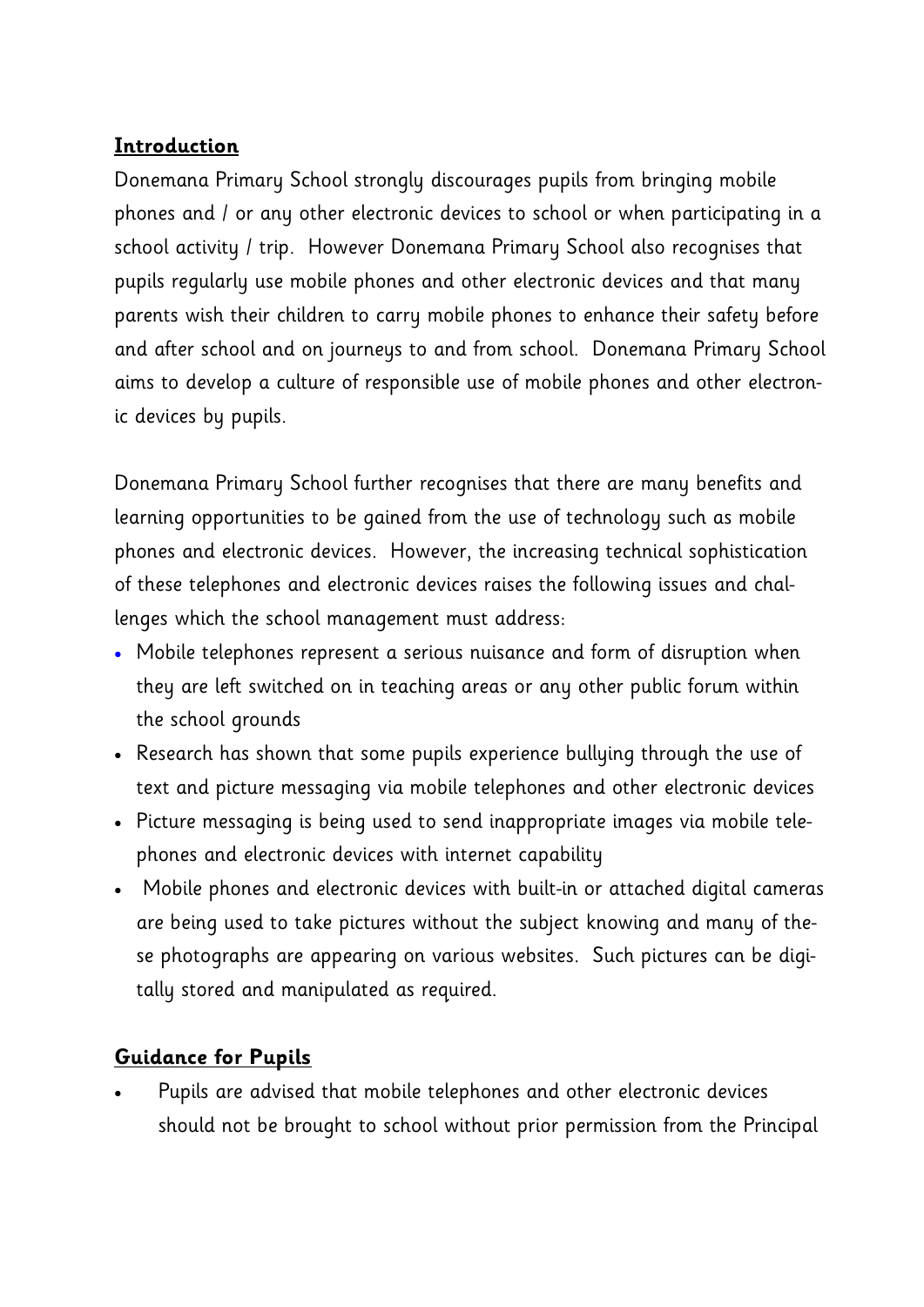and that the school is not liable for the theft, loss or damage of telephones or other similar property belonging to pupils.

- Parents should be aware if their child takes a mobile phone or electronic device to school.
- The use of mobile telephones for any purpose within the school environment is prohibited during each school day.
- Pupils are responsible for ensuring that their mobile telephones and electronic devices are switched off.
- Pupils are prohibited from using, in the school grounds, any mobile telephone or electronic device which is capable of taking, storing or sending still digital images and/or video clips unless under direct guidance and supervision of a staff member and as part of a learning activity.
- The recording, storing and/or transmission of digital images within the school grounds is prohibited unless under direct guidance and supervision of a staff member and as part of a learning activity.
- Pupils and parents are reminded that in cases of an emergency, the school office remains the appropriate point of contact.
- Pupils engaged on out of school visits may, on occasion and only when permitted to by the Principal, carry their mobile telephones but must not use the phones to record images while in the care of the school.
- Failure to observe the above rules will result in the immediate confiscation of the mobile telephone by the teacher observing or detecting the breach of this rule.

When a student has his / her telephone confiscated the teacher will store it in a safe and secure location and log the relevant details:

 $\Rightarrow$ The time and place when the phone was being used

 $\Rightarrow$ The purpose for which the phone was being used

The Principal will be informed of the incident his/her next break from class

Pupils must arrange for their parents/guardians to collect a confiscated telephone from during normal working hours.

Where a parent/guardian is unable to call at the school to collect the telephone then other arrangements must be made, as the telephone will NOT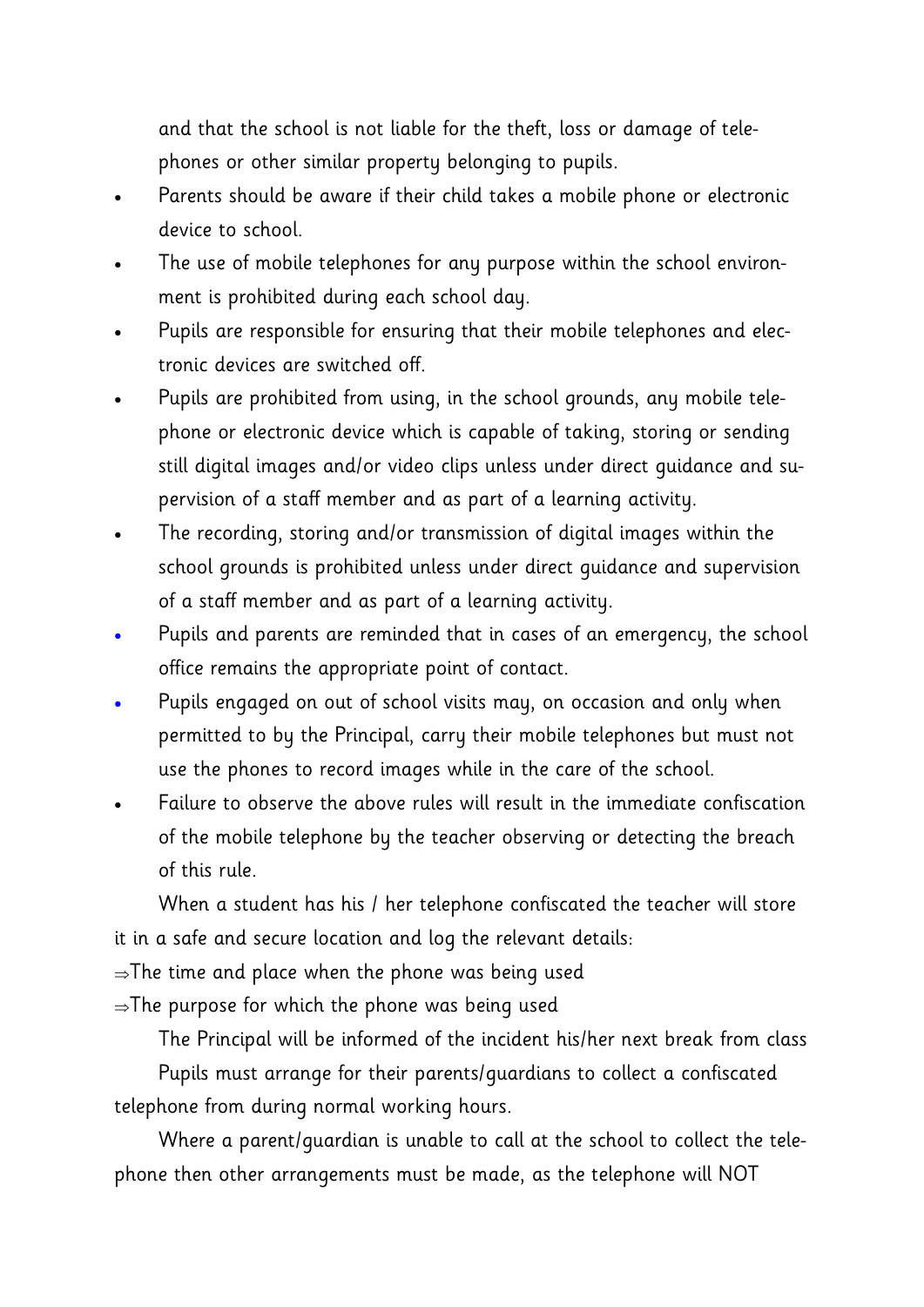be returned to the Pupil. A parent/guardian may send a note to the Principal to nominate another appropriate adult to collect the telephone.

#### **Sanctions**

Inappropriate use of mobile phones or other electronic devices will be regarded as a breach of discipline and will invoke the School's Positive Behaviour Policy.

Signed Principal G Hay